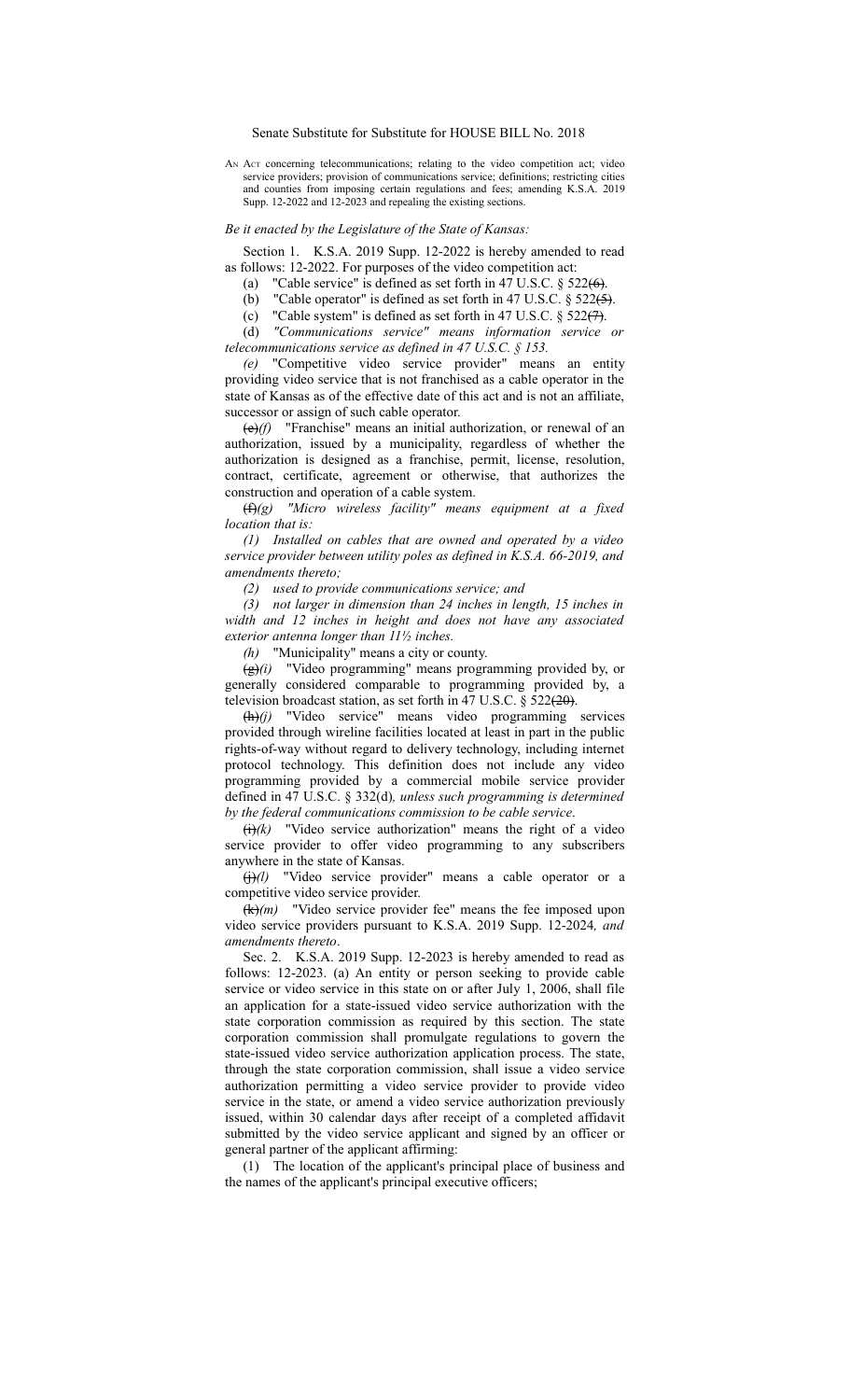(2) that the applicant has filed or will timely file with the federal communications commission all forms required by that agency in advance of offering video service in this state;

(3) that the applicant agrees to comply with all applicable federal and state statutes*, taxes* and regulations;

(4) that the applicant agrees to comply with all lawful and applicable municipal regulations regarding the use and occupation of public rights-of-way in the delivery of the video service, including the police powers of the municipalities in which the service is delivered;

(5) the description of the service area footprint to be served within the state of Kansas, including any municipalities or parts thereof, and which may include certain designations of unincorporated areas, which description shall be updated by the applicant prior to the expansion of video service to a previously undesignated service area and, upon such expansion, notice to the state corporation commission of the service area to be served by the applicant;*,* including:

(A) The period of time it shall take applicant to become capable of providing video programming to all households in the applicant's service area footprint, which may not exceed five years from the date the authorization, or amended authorization, is issued; and

(B) a general description of the type or types of technologies the applicant will use to provide video programming to all households in its service area footprint, which may include wireline, wireless, satellite or any other alternative technology.

(b) The certificate of video service authorization issued by the state corporation commission shall contain:

(1) A grant of authority to provide video service as requested in the application; *and*

(2) a statement that the grant of authority is subject to lawful operation of the video service by the applicant or its successor in interest.

(c) The certificate of video service authorization issued by the state corporation commission is fully transferable to any successor in interest to the applicant to which it is initially granted. A notice of transfer shall be filed with the state corporation commission and any relevant municipalities within 30 business days of the completion of such transfer.

(d) The certificate of video service authorization issued by the state corporation commission may be terminated by the video service provider by submitting notice to the state corporation commission.

(e) To the extent required by applicable law, any video service authorization granted by the state through the state corporation commission shall constitute a "franchise" for purposes of 47 U.S.C. §  $541(b)(1)$ . To the extent required for purposes of 47 U.S.C. §§ 521-561, only the state of Kansas shall constitute the exclusive "franchising authority" for video service providers in the state of Kansas.

(f) *(1) For* the holder of a state-issued video service authorization*, a municipality* shall not-be required to comply:

*(A) Require compliance* with any mandatory facility build-out provisions nor provide*;*

*(B) require that* video service *be provided* to any customer using any specific technology. Additionally, no municipality of the state of Kansas may:*;*

(1)*(C)* require a video service provider to obtain a separate franchise to provide video service;

(2) impose any fee, license or gross receipts tax on video service providers, other than the fee specified in subsections (b) through (e) of K.S.A. 2019 Supp. 12-2024, and amendments thereto;

(3)*(D) impose any fee, tax or charge other than any applicable federal and state taxes and the video service provider fee specified in K.S.A. 2019 Supp. 12-2024, and amendments thereto;*

*(E) require such holder to obtain any additional authorization or license for the provision of communications service over such holder's network;*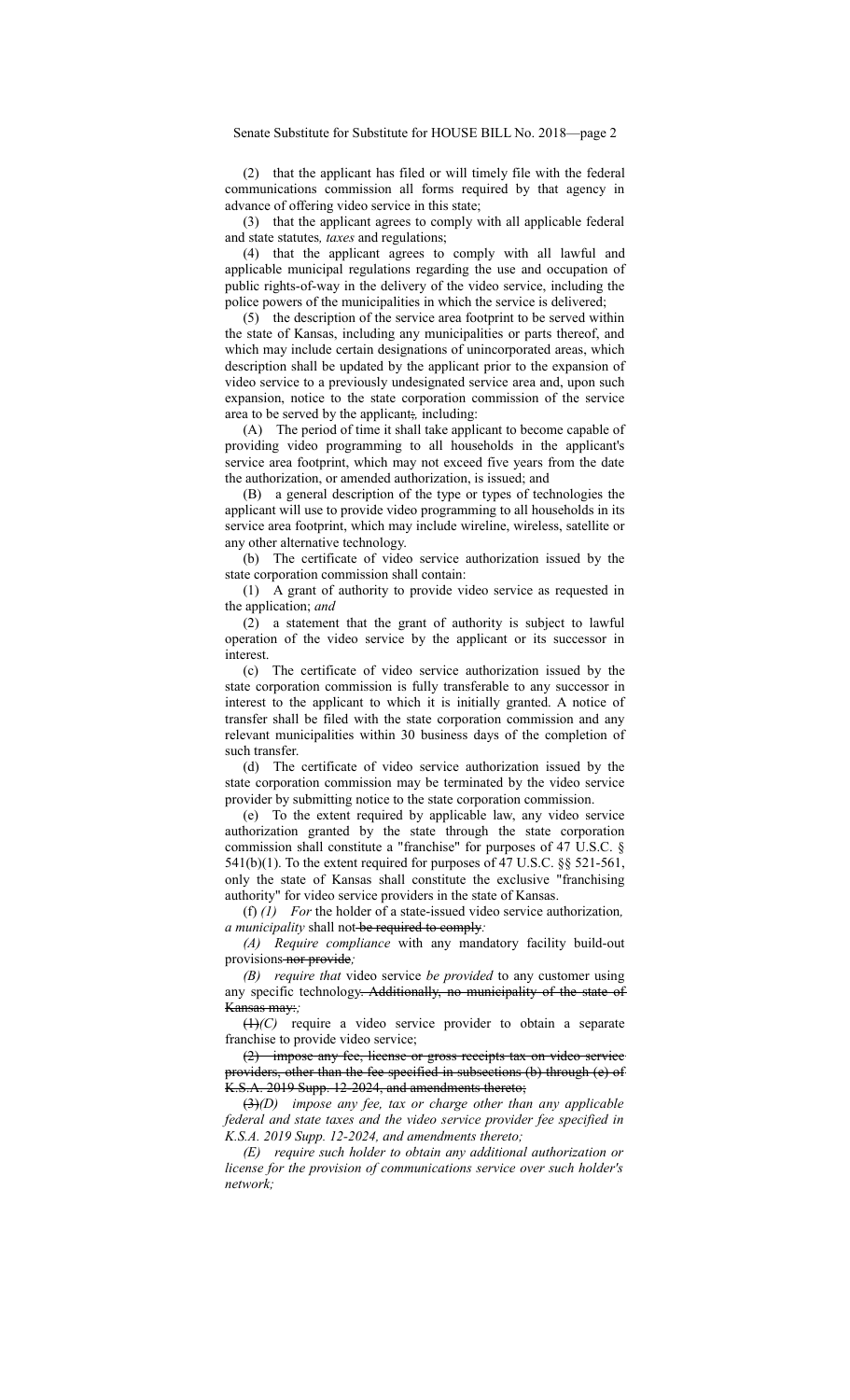Senate Substitute for Substitute for HOUSE BILL No. 2018—page 3

*(F)* impose any provision regulating rates charged by video service providers; or

(4)*(G)* impose any other franchise or service requirements or conditions on video service providers, except that a video service provider must submit the agreement specified in-subsection (a) of-K.S.A. 2019 Supp. 12-2024*(a)*, and amendments thereto*; and*

*(H) require a video service provider to make an application or pay any fee, license, tax or rent for the installation, placement, maintenance, operation or replacement of a micro wireless facility;*

*(2) notwithstanding any provision to the contrary, a municipality may require the holder of a state-issued video service authorization to comply with the national electrical safety code and all industry recognized engineering safety standards; and*

*(3) except as provided in subparagraph (H), this subsection shall not prohibit a municipality from assessing any fees or rates or enforcing any regulations pursuant to K.S.A. 66-2019, and amendments thereto, on a video service provider*.

(g) K.S.A. 12-2006 through 12-2011, and amendments thereto, shall not apply to video service providers.

(h) Not later than 120 days after a request by a municipality, the holder of a state-issued video service authorization shall provide the municipality with capacity over its video service to allow public, educational and governmental (PEG) access channels for noncommercial programming, according to the following:

(1) A video service provider shall not be required to provide more than two PEG access channels;

(2) the operation of any PEG access channel provided pursuant to this section shall be the responsibility of the municipality receiving the benefit of such channel, and the holder of a state-issued video service authorization bears only the responsibility for the transmission of such channel; and

(3) the municipality must ensure that all transmissions, content, or programming to be transmitted over a channel or facility by a holder of a state-issued video service authorization are provided or submitted to such video service provider in a manner or form that is capable of being accepted and transmitted by a provider, without requirement for additional alteration or change in the content by the provider, over the particular network of the video service provider, which is compatible with the technology or protocol utilized by the video service provider to deliver video services;*.*

(i) In order to alert customers to any public safety emergencies, a video service provider shall offer the concurrent rebroadcast of local television broadcast channels, or utilize another economically and technically feasible process for providing an appropriate message through the provider's video service in the event of a public safety emergency issued over the emergency broadcast system.

(j) (1) Valid cable franchises in effect prior to July 1, 2006, shall remain in effect subject to this section. Nothing in this act is intended to abrogate, nullify or adversely affect in any way any franchise or other contractual rights, duties and obligations existing and incurred by a cable operator or competitive video service provider before the enactment of this act. A cable operator providing video service over a cable system pursuant to a franchise issued by a municipality in effect on July 1, 2006, shall comply with the terms and conditions of such franchise until such franchise expires, is terminated pursuant to its terms or until the franchise is modified as provided in this section.

(2) Whenever two or more video service providers are providing service within the jurisdiction of a municipality, a cable operator with an existing municipally issued franchise agreement may request that the municipality modify the terms of the existing franchise agreement to conform to the terms and conditions of a state-issued video service authorization. The cable operator requesting a modification shall identify in writing the terms and conditions of its existing franchise that are materially different from the state-issued video service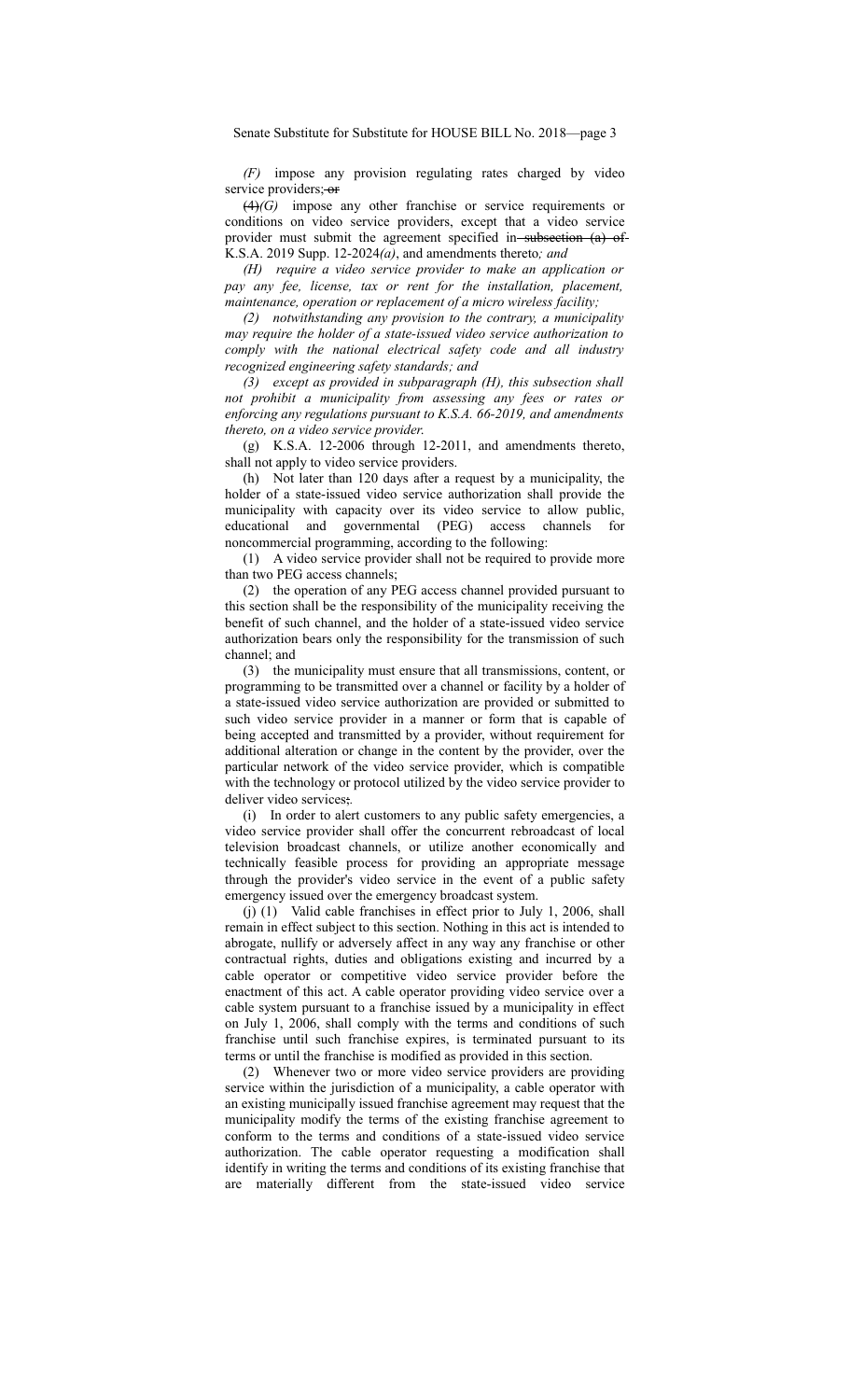authorization, whether such differences impose greater or lesser burdens on the cable operator. Upon receipt of such request from a cable operator, the cable operator and the municipality shall negotiate the franchise modification terms in good faith for a period of 60 days. If within 60 days, the municipality and the franchised cable operator cannot reach agreeable terms, the cable operator may file a modification request pursuant to paragraph (3).

(3) Whenever two or more video service providers are providing service within the jurisdiction of a municipality, a cable operator may seek a modification of its *the operator's* existing franchise terms and conditions to conform to the terms and conditions of a state-issued video service authorization pursuant to 47 U.S.C.  $\S$  545; provided, however, that*, and* a municipality's review of such request shall conform to this section. In its application for modification, a franchised cable operator shall identify the terms and conditions of its municipally issued franchise that are materially different from the terms and conditions of the state-issued video service authorization, whether such differences impose greater or lesser burdens on the cable operator. The municipality shall grant the modification request within 120 days for any provisions where there are material differences between the existing franchise and the state-issued video service authorization. No provisions shall be exempt. A cable operator that is denied a modification request pursuant to this paragraph may appeal the denial to a court of competent jurisdiction which shall perform a de novo review of the municipality's denial consistent with this section.

(4) Nothing in this act shall preclude a cable operator with a valid municipally issued franchise from seeking enforcement of franchise provisions that require the equal treatment of competitive video service providers and cable operators within a municipality, but only to the extent such cable franchise provisions may be enforced to reform or modify such existing cable franchise. For purposes of interpreting such cable franchise provisions, a state-issued video service authorization shall be considered equivalent to a municipally issued franchise; provided, however, that the enforcement of such cable franchise provisions shall not affect the state-issued video service authorization in any way.

(k) Upon 90 days *days'* notice, a municipality may require a video service provider to comply with customer service requirements consistent with 47 C.F.R. § 76.309(c) for-its the provider's video service with such requirements to be applicable to all video services and video service providers on a competitively neutral basis.

(l) A video service provider may not deny access to service to any group of potential residential subscribers because of the income of the residents in the local area in which such group resides.

(m) Within 180 days of providing video service in a municipality, the video service provider shall implement a process for receiving requests for the extension of video service to customers that reside in such municipality, but for which video service is not yet available from the provider to the residences of the requesting customers. The video service provider shall provide information regarding this request process to the municipality, who may forward such requests to the video service provider on behalf of potential customers. Within 30 days of receipt, a video service provider shall respond to such requests as it deems appropriate and may provide information to the requesting customer about its video products and services and any potential timelines for the extension of video service to the customers area.

(n) A video service provider shall implement an informal process for handling municipality or customer inquiries, billing issues, service issues and other complaints. In the event an issue is not resolved through this informal process, a municipality may request a confidential, non-binding mediation with the video service provider, with the costs of such mediation to be shared equally between the municipality and provider. Should a video service provider be found by a court of competent jurisdiction to be in noncompliance with the